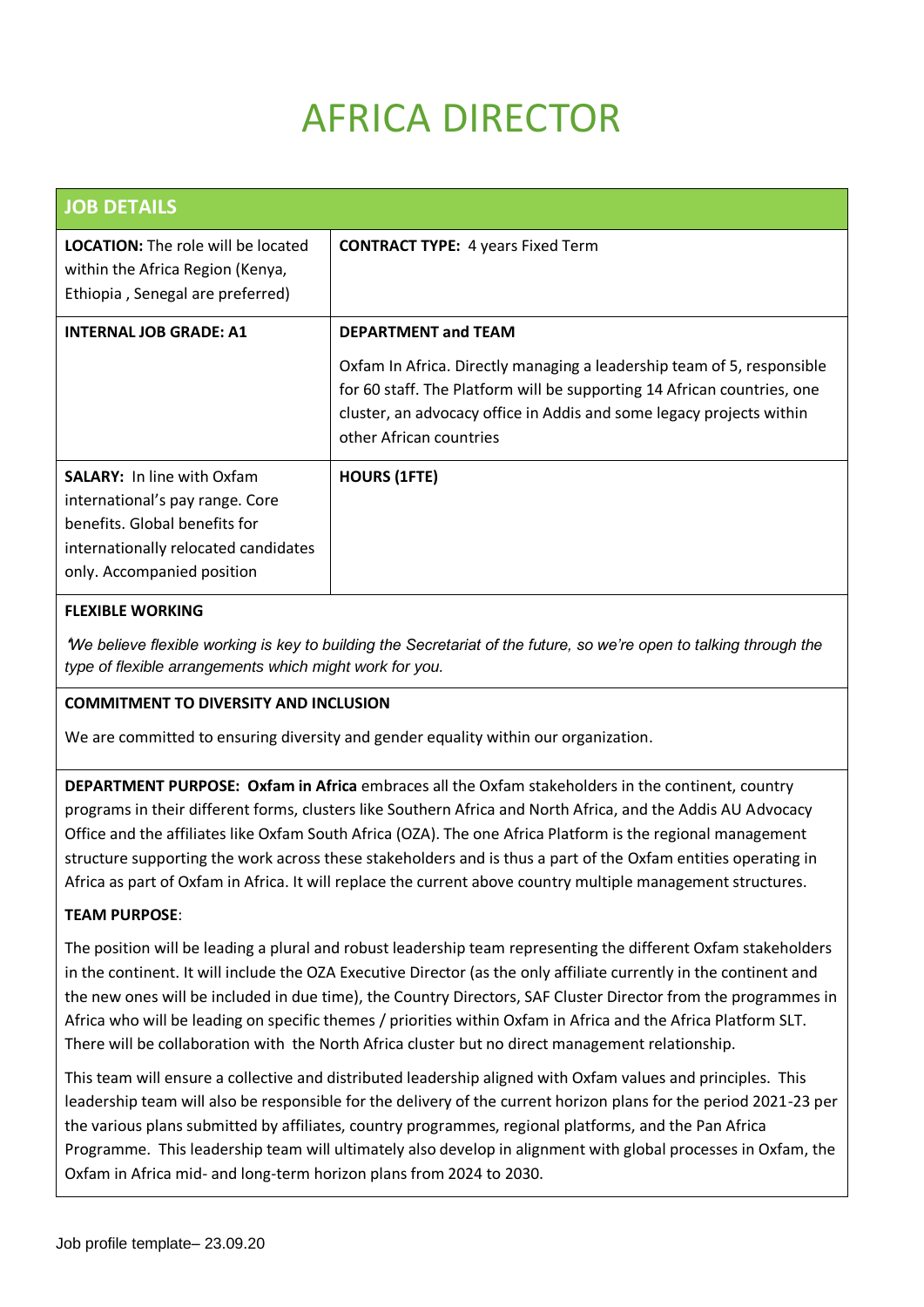**JOB PURPOSE:** The Africa Director will be the face of the Oxfam in Africa (OiA) and s/he will be responsible for high level representation for the Confederation and external to Oxfam in Africa. S/he will be a visionary and agile leader to contribute to and implement Oxfam's Global objectives and Strategy, by providing vision and strategic direction to all of Oxfam's work in sub Saharan Africa. The Africa Director will lead the change management process within Oxfam in Africa bringing together the regional teams in Africa to become one dynamic Africa regional platform composed of a multi locational and diverse team. He/she will lead the development of new connections and relationships within the continent, partners, stakeholders, allies, affiliates (old and new) in Africa, and the wider Oxfam Confederation and Oxfam International. The Africa Director will be a creative and agile leader who can enable us to achieve our vision of one Africa and also enable us to deliver and develop programmes whilst we change.

Oxfam in Africa considers and wishes to harness the diversity in this large geography, with so many different contexts, languages, realities and histories in shaping and informing Oxfam's strategic direction and influence going forward in support of Africa's own economic, social and political aspirations and vision.

| <b>ROLE REPORTS TO</b>       | OI Programme Director                                                                                                         |
|------------------------------|-------------------------------------------------------------------------------------------------------------------------------|
| ROLES REPORTING TO THIS POST | Two Deputy Africa Directors, Head of Business Operations, Head of<br>People and Culture and Programmes and Influence Director |
| <b>BUDGET RESPONSIBILITY</b> | Approximately \$230,960,000                                                                                                   |

## **KEY RESPONSIBILITIES (Technical, Leadership, People and Resource management)**

- To contribute to and implement Oxfam's Global strategy, by providing vision and strategic direction to all of Oxfam's work in Africa.
- Lead a significant change management process merging the current regional platforms in West Africa and the Horn East and Central Africa and the Pan Africa Programme into one Africa Oxfam regional platform and team.
- Work with the OiA Leadership Team to lead Oxfam's humanitarian responses, long term development programme design and implementation, advocacy and policy and influencing, including through strengthened creative partnerships.
- Work closely with the relevant affiliates involved within the Region in several different ways to ensure productive relationships are maintained in order to develop and deliver all Country and Regional Programmes.
- Represent Oxfam in Africa within the Africa continent and globally, together with the OiA Leadership Team. Working with external stakeholders such AU, ECD, ECOWAS, EAC, IGAD, SADC, at the most senior level to influence and inform decision makers at the highest levels, to build alliances and networks within to promote Africa interest and Oxfam agenda to the Poverty movement, civil society and other critical constituencies.
- Represent Oxfam in Africa within the confederation, working with internal stakeholders, and the Executive Leadership team to influence and inform decision makers on Oxfam work in Africa and serving as a spokesperson with media and social media to expand Oxfam's reach and influence.
- Ensure that Oxfam's work in Africa is adequately funded, both internally within Oxfam and externally. Build relationships with external donors and proactively identify new donors for Oxfam's work in the region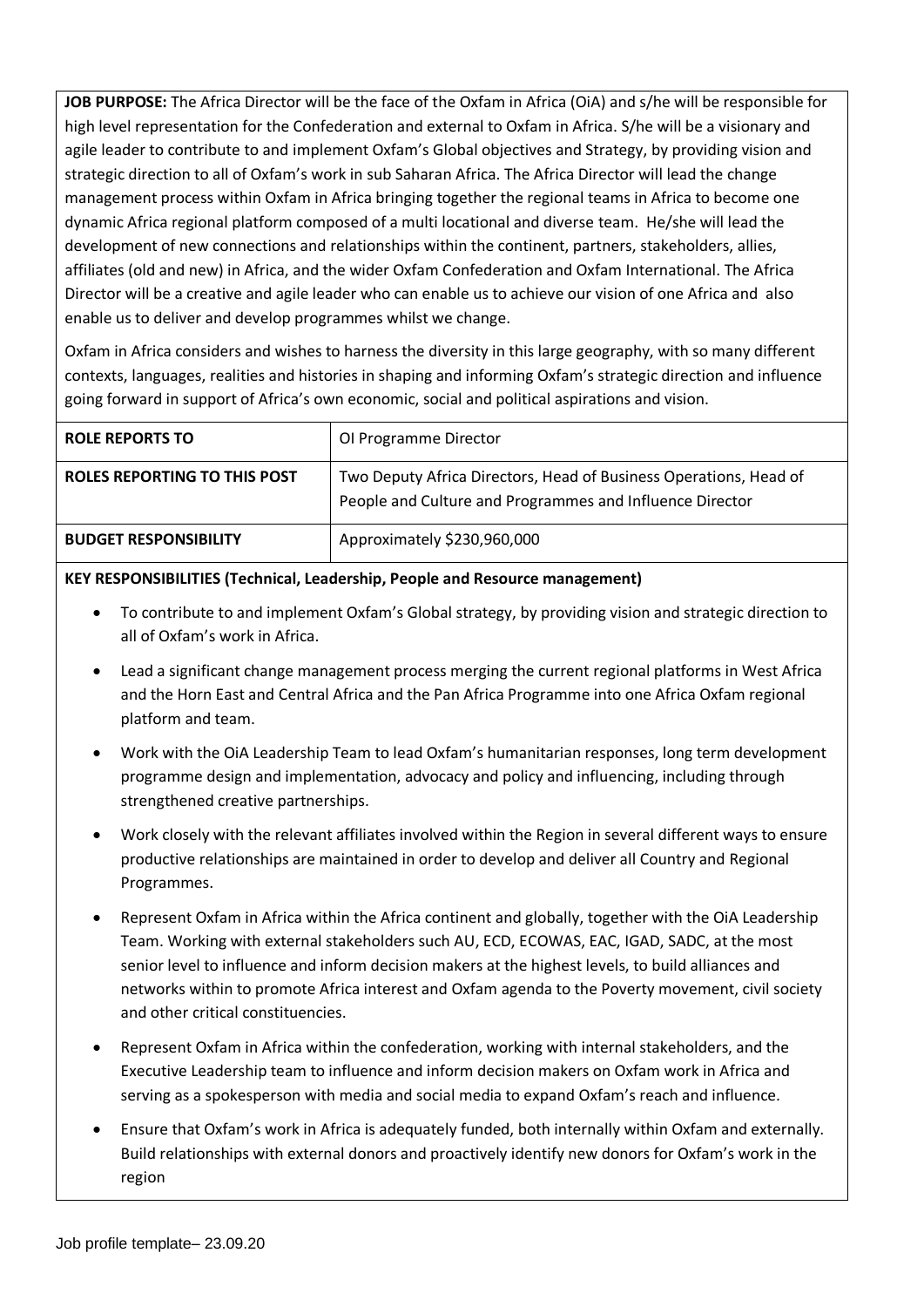- Accountable to the Oxfam International Global Programmes Director for the leadership, delivery, effective management and monitoring, evaluation and learning in respect of the programmes in Africa.
- Line management together with the deputy Africa directors, of the One Africa Oxfam platform team, the Country Directors, the cluster Director of the SAF cluster, and the Addis Advocacy Office, implementing a **plural and robust leadership team** to ensure **collective and distributed leadership** aligned with Oxfam values and principles.

# **PERSON SPECIFICATION**

**Most importantly, every individual at Oxfam International Secretariat needs to be able to:**

- **Live our values of INCLUSION, ACCOUNTABILITY, EMPOWERMENT, COURAGE, SOLIDARITY and EQUALITY (read more about these [here\)](https://oxfam.box.com/s/yfy4iyac8ulvoc01rkdg51awssv7ie1x)**
- **Ensure you commit to our ORGANIZATIONAL ATTRIBUTES (including adhering to the Code of Conduct):**

**1. Be committed to our [feminist principles,](https://redseaexecutivesearch.app.box.com/file/932369504881) and to applying them in your day-to-day behaviour and your work. Be ready to keep learning, with accountability to those who experience oppression as a result of their identities, such as their gender, race/ethnicity, disability, class, or LGBTQIA identity."**

**2. Be committed to undertaking Oxfam's safeguarding training and adhering to relevant policies, to ensure all people who come into Oxfam are as safe as possible.**

# **EXPERIENCE, KNOWLEDGE & COMPETENCIES**

#### **ESSENTIAL**

## **Oxfam Competencies**

- Self-Awareness
- Relationship Building
- **Influencing**
- Strategic Thinking and Judgment

#### **Knowledge**

• Geographical, Political and Regional Knowledge: A deep understanding and knowledge of the politics, economics and political context within Africa enabling the effective management of strategy and influencing key stakeholders. Ability to manage the development of, and contribute to, the high-level analysis of factors driving poverty, inequality and vulnerability in developing country contexts,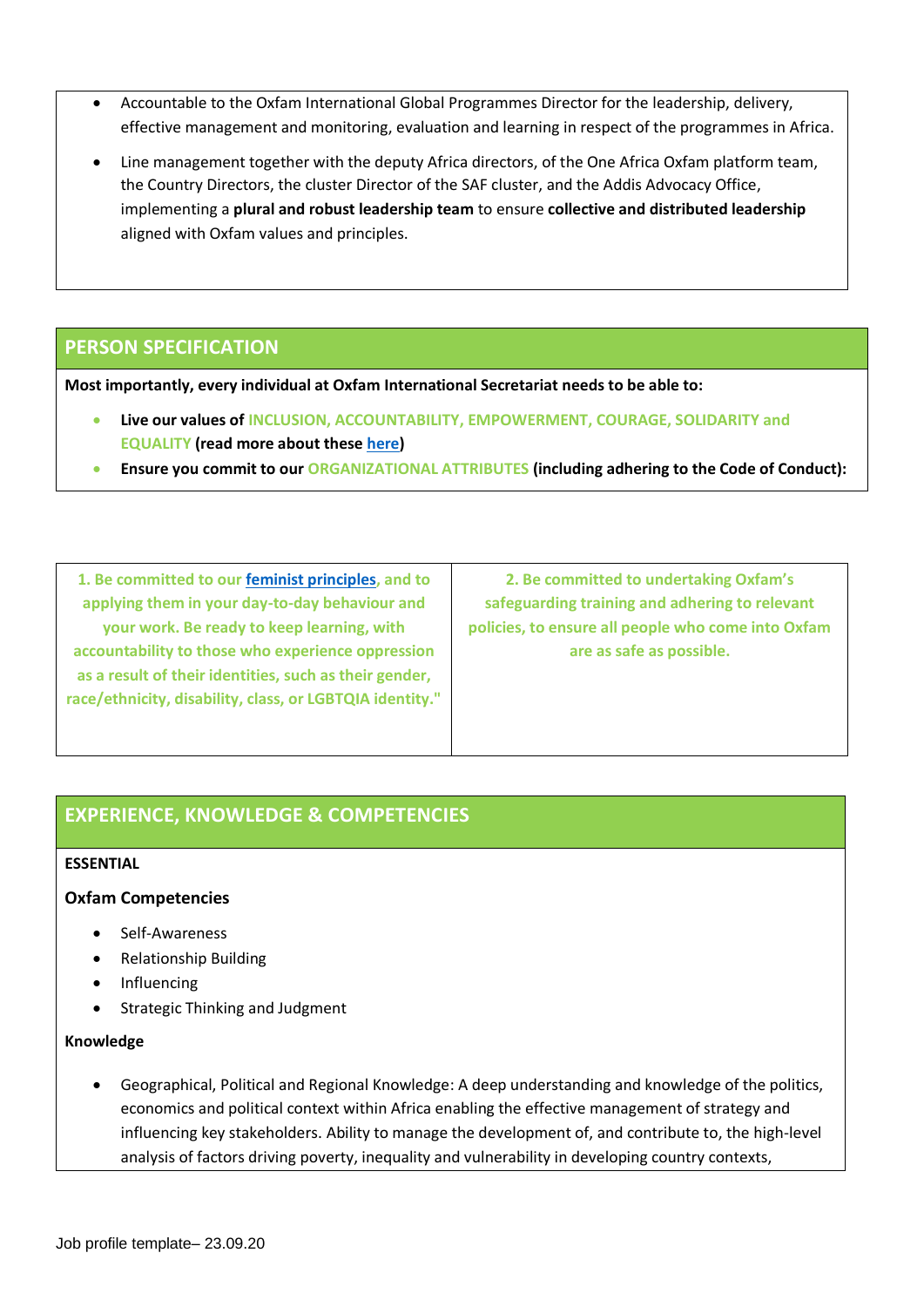including the ability to 'think politically' by understanding motivations, pressures and challenges faced by colleagues, partners and other actors

# **Experience**

- Management and Leadership: Significant senior leadership experience of managing and motivating, multi-disciplinary, multicultural, geographically remote and matrix managed teams. Significant experience of leading and managing complex change processes and relationships involving a wide range of both internal and external multi-cultural stakeholders across a variety of disciplines and geographical areas.
- Strategic Analysis: Ability to oversee the development of, and contribute to, high level analysis of factors driving poverty, marginalization and vulnerability in developing country contexts, including the ability to 'think politically' by understanding motivations, pressures and challenges faced by colleagues, partners and other actors across the Africa Region.
- Proven analytical skills, able to take and manage calculated risks based on evidence-based assumptions. Able to think strategically, to maximise adaptability and agility, encourage forward thinking, new ideas and learning from experience beyond the country program context while acting within a global framework.
- Finance and Funding: Competent financial and asset management experience. Able to oversee the management of multiple budgets of up to £200 million, mitigating and controlling financial risks – including managing donor funding and relationships, across a large number of countries and programmes.
- Risk Management and Judgement: Able to take calculated risks based on evidence-based assumptions. Ability to continually assess and analyze the external context of the organisation enabling the development of realistic strategies to maximise adaptability and agility, encourage future thinking, innovation, new ideas and learning from experience, as well as sound judgement on when to stop as well as start new initiatives. Proven track record of making sound judgements in uncertain and pressurised situations. Including experience of crisis management leadership, while faced with multiple possibilities but limited resources.
- Representation and Communication: Demonstrated ability to convey complex messages in an appropriate manner to broad and diverse audiences via multiple channels. Proven track record of advocacy, and representation to the highest level including understanding of and experience with media and an ability to represent the organisation externally at various forums and in the media (including social media) if required. A commitment to maximise Oxfam's influencing capability across our programmes. Excellent written and verbal communication skills to motivate, influence, and negotiate with in a multi-cultural environment which includes decision makers in government, media and pivotal figures in society. Able to build and maintain relationships with a wide range of internal and external stakeholders at all levels, including and particularly with Oxfam's partners.

## **In addition:**

## *Travel*

*Ability to travel away from home, often to remote programmatic sites within the the African continent as well as to Global Headquarters, for up to 12 weeks per annum*